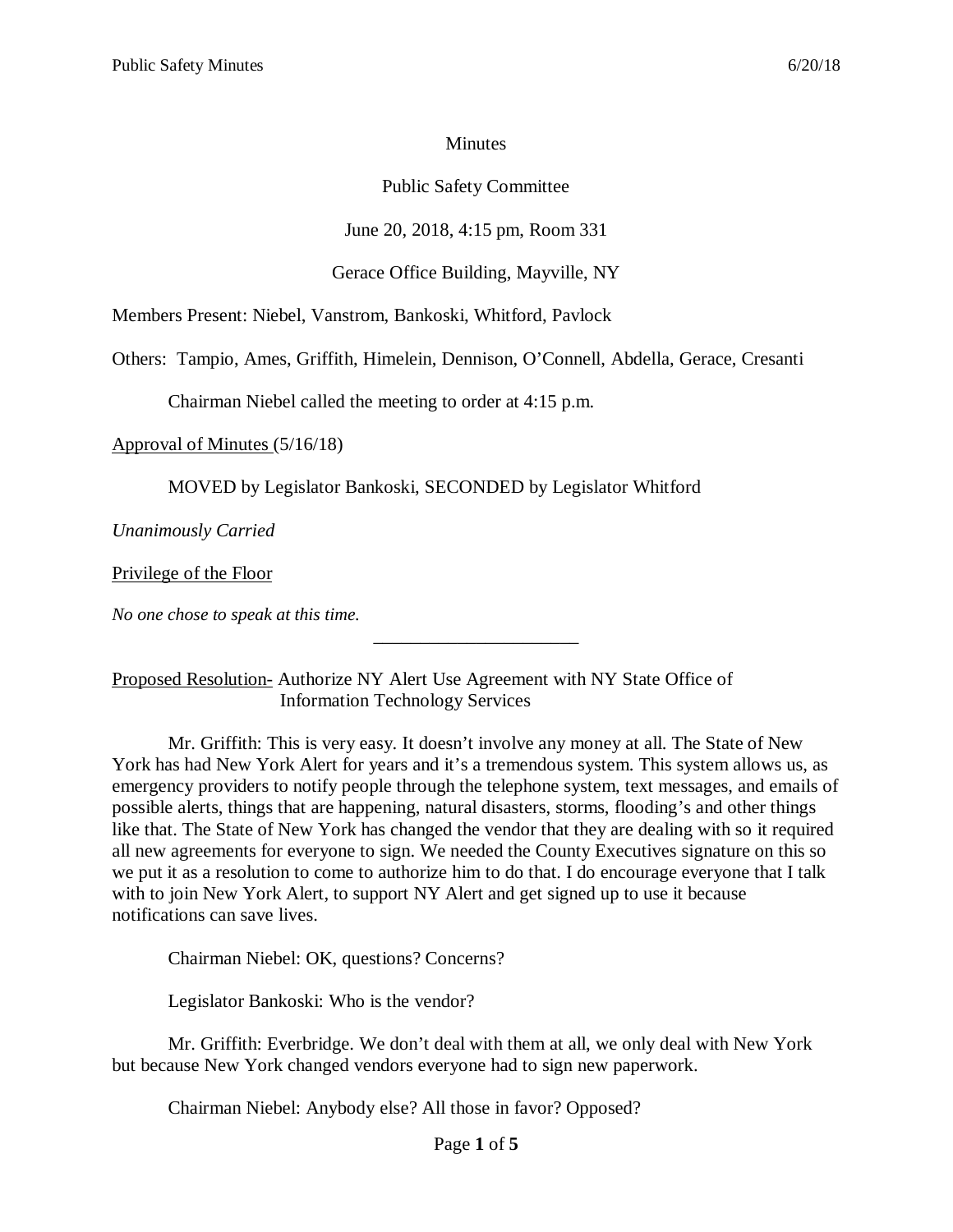# *Unanimously Carried*

Proposed Resolution- Compensation for County Coroners

Chairman Niebel: Is there anyone here for this resolution? Let me just go over this. We are currently paying our County Coroners \$150.00 per case and that's up from \$80 per diem for last year. What this resolution does is it continues to pay the Coroners \$150.00 that we are already paying them after June  $27<sup>th</sup>$  of 2018. Does anyone have any questions or concerns on this?

Legislator Pavlock: I have a question, Mr. Chairman. It just says after June  $27<sup>th</sup>$ . Is there any end dates?

Chairman Niebel: No, apparently there isn't. There could be if the Legislature decided to change that, but for the time being it would be \$150.00 going forward from June  $27<sup>th</sup>$ . Recently we approved the increase and it was in the last few months- maybe in March, we approved the increase from the per diem to the per case.

Legislator Pavlock: I understand that. It was also my understanding that in that time we would have researched and come up with an accurate and true wage would be moving forward. Do we know that? Is this accurate?

Legislator Bankoski: That's what the committee researched and came up with as a fair and reasonable amount for them. (*Inaudible)*

Chairman Niebel: They were receiving \$80.00 per diem and if they had two or three or four cases, that's all they received. So now this would be per case. I think that the Coroners feel that this much more reasonable and accurate.

Legislator Bankoski: Yes. We changed some of the stipulations on how they are supposed to conduct-

Chairman Niebel: Responsibilities and such?

Legislator Bankoski: There was a lot of grey area.

Chairman Niebel: Good questions. Anything else on this? Questions or concerns? Those in favor? Opposed?

# *Unanimously Carried*

Proposed Resolution- Authorize Execution for New York State Office of Homeland Security And Emergency Services Grant for Bomb Squad Initiative Program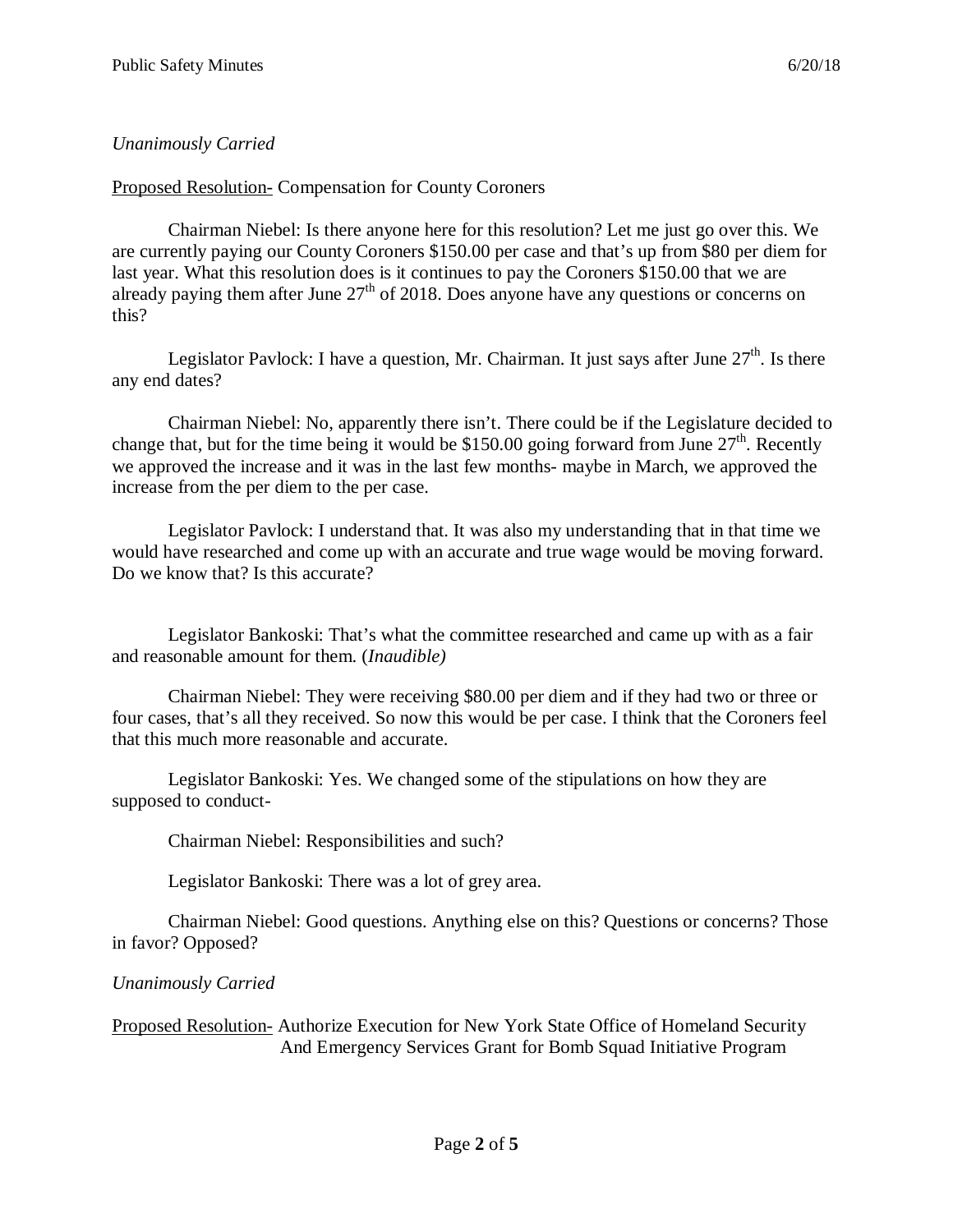Sheriff Gerace: This has the magic words "no local share." This is a grant that we receive from Homeland Security and it supports our Explosive Devices Team. We have a certified Bomb Squad and this gives us some funding to do training and then backfill while the bomb technicians are at training and also some equipment.

Legislator Bankoski: How much is the grant for?

Sheriff Gerace: \$110,000.

Chairman Niebel: And it's for three years?

Sheriff Gerace: Correct, it's a three year period. Three year fiscal year.

Legislator Whitford: Is this a carry-over from *(inaudible.)*

Sheriff Gerace: I think it's appropriated over a three year fiscal year, but we might have to move the money forward if we are not going to spend it this calendar year. We would do that by resolution.

Chairman Niebel: Folks, anymore questions for the Sheriff? Those in favor? Opposed?

## *Unanimously Carried*

Proposed Resolution- Authorize Agreement with Clymer Central School District for Provision Of Space for Sheriff's Sub-Station

Sheriff Gerace: Mr. Chair, at the request of Clymer we looked at the possibility of moving a sub-station that we currently have at Peek-n- Peak. It is time to make a- they have been very gracious to give us space but this is better space plus it serves dual purpose. We have a presence at the school at a time that is important and there will be no cost to the County for us to use that space. It's ideal for us. The way that it's situated, we can come in and out without disrupting the school in any way and still have a presence there when patrol needs to use space. It would be similar to what we did at Pine Valley except for the fuel farm. They do not have a separate fuel farm at the school but that's not a problem for us. Having the presence would be good.

Chairman Niebel: This is exactly what we did for Pine Valley and I think we approved that resolution last month. Same idea. Any further questions for the Sheriff? Those in favor? Opposed?

#### *Unanimously Carried*

Proposed Resolution- Authorize Lease Agreement Extension with New Cingular Wireless PCS, LLC for Space on the Hall R. Clothier Building Tower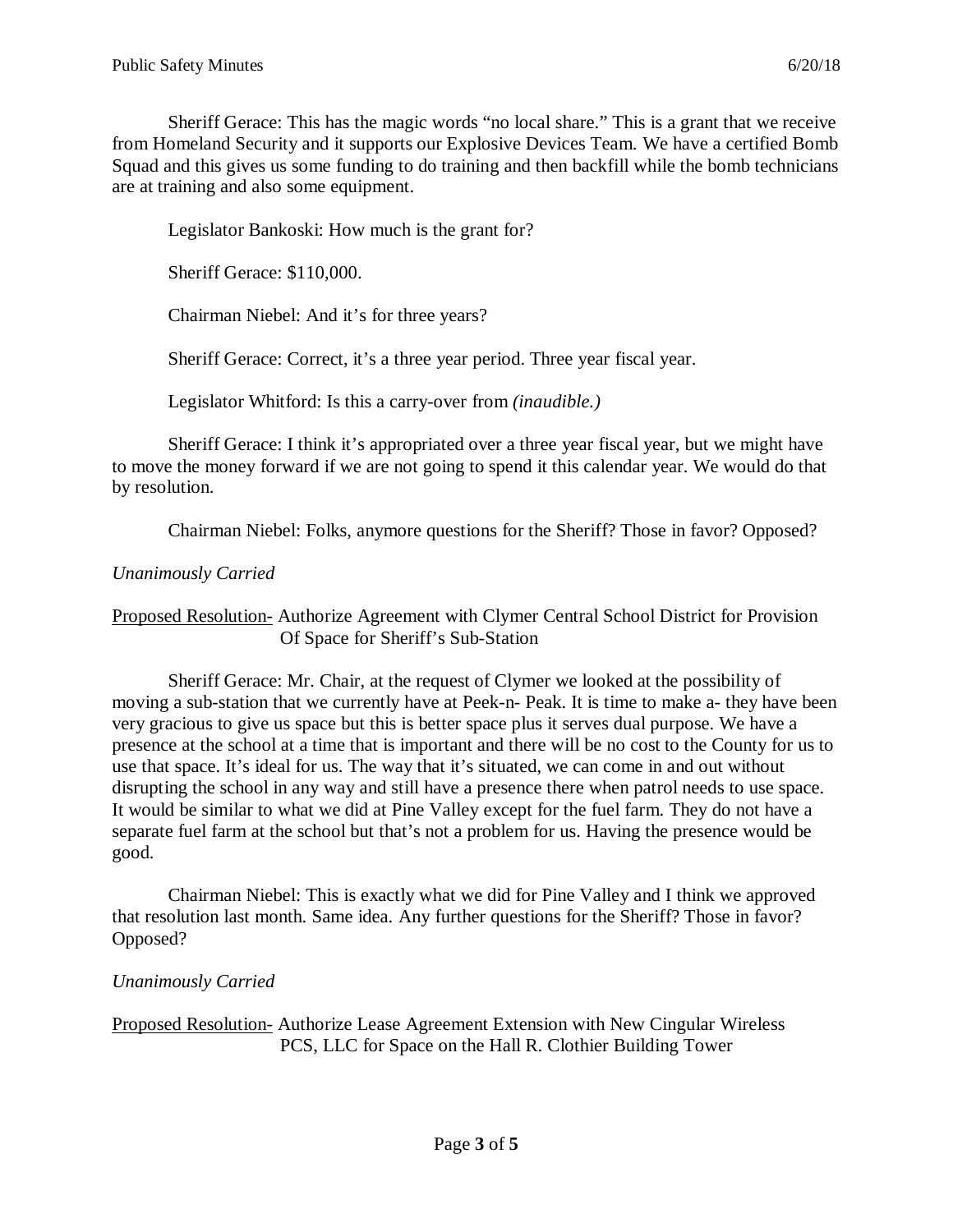Sheriff Gerace: Mr. Chairman, this is a resolution- we have actually had this agreement for many years. This is just a little change that doesn't affect the bottom line of our budget because although it's a bit higher number per month, this is a contract that we put in place- it used to be a reciprocal agreement. We lease space on a Cherry Creek tower and when AT&T owned both that tower and leased space from us here, we just did it as a wash. They have since sold off that tower site and the vendor raised our price, so we are bumping our price up to match the price to make it a wash to us. I wish it was additional revenue, but it's not.

Chairman Niebel: It's \$1,500 per year?

Sheriff Gerace: Correct.

Chairman Niebel: For five years? And then there are extension clauses?

Sheriff Gerace: Correct. We can renegotiate at that time.

Chairman Niebel: Any questions for the Sheriff on this resolution? Those in favor? Opposed?

## *Unanimously Carried*

## Proposed Resolution- Authorize Lease Agreement Extension with New Cingular Wireless PCS, LLC for Space on the Tower and Building at Dunkirk Tower

Sheriff Gerace: Mr. Chairman, they have been on our tower there. Actually, if you look at the date it is commencing December  $1<sup>st</sup>$  of 2020. That seems like a long ways away but it's not. What they are trying to do is, nationwide they are trying to forecast a little further out with their cost and trying to bring the cost in line with what is standardized cost. We had put an escalation clause in their agreement and those can grow beyond the actual expense. We will need an adjustment to our budget in 2020 with a little bit less money, but it is reasonable and we can't just keep raising the cost if your cost doesn't go up. This would actually commence in 2020.

Chairman Niebel: Joe, you mentioned the escalator clause and now that I'm looking at it, it does call for an annual increase of 10% for each additional extension of the contract. I don't think we had that in the last one, did we?

Sheriff Gerace: No. That's because we are doing a reciprocal agreement with two different companies. This is a little unusual, but they are looking ahead to try to stabilize their expenses. You could make the argument that if we charged them 3% or 5% more every year that could grow beyond reasonable and they could build their own tower. We are trying to level off-

Chairman Niebel: It kind of locks them into working with us too. I mean if we are looking ahead to 2020 which is only two years from now, at least we know we have a \$1,800 per month agreement for five years.